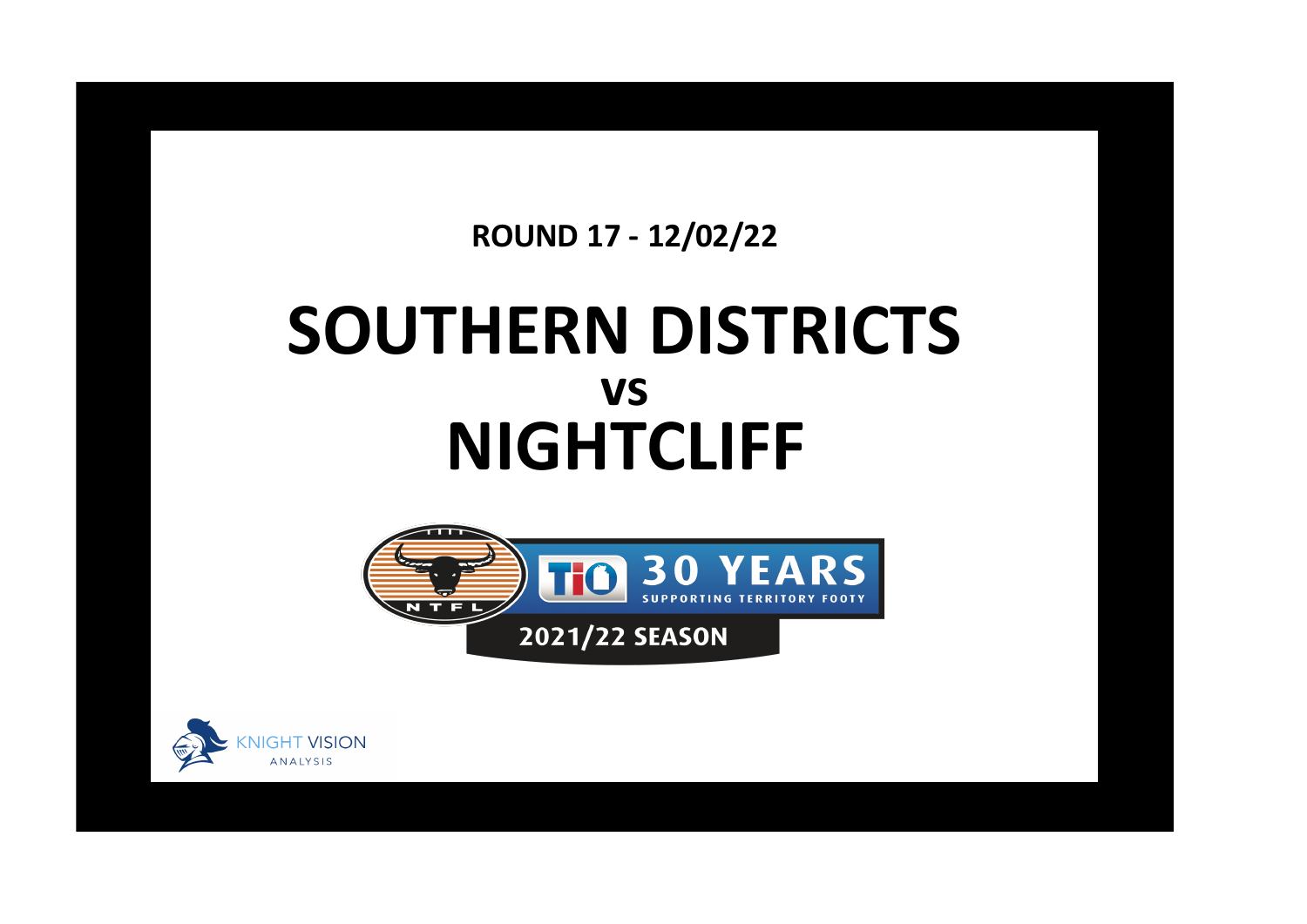|                         |                         | <b>Southern Districts</b> |                |              |                          |      |                | <b>Nightcliff</b> |                         |              | <b>Differential</b> |         |                |                |                |              |  |
|-------------------------|-------------------------|---------------------------|----------------|--------------|--------------------------|------|----------------|-------------------|-------------------------|--------------|---------------------|---------|----------------|----------------|----------------|--------------|--|
| Q1                      | Q <sub>2</sub>          | Q <sub>3</sub>            | Q4             | <b>TOTAL</b> |                          | Q1   | Q <sub>2</sub> | Q <sub>3</sub>    | Q <sub>4</sub>          | <b>TOTAL</b> |                     | Q1      | Q <sub>2</sub> | Q <sub>3</sub> | Q <sub>4</sub> | <b>TOTAL</b> |  |
| 52                      | 29                      | 41                        | 52             | 174          | <b>Kicks</b>             | 58   | 61             | 48                | 61                      | 228          |                     | $-6$    | $-32$          | $-7$           | $-9$           | $-54$        |  |
| 18                      | 12                      | 22                        | 18             | 70           | <b>Handballs</b>         | 30   | 39             | 27                | 16                      | 112          |                     | $-12$   | $-27$          | $-5$           | $+2$           | $-42$        |  |
| 70                      | 41                      | 63                        | 70             | 244          | <b>Disposals</b>         | 88   | 100            | 75                | 77                      | 340          |                     | $-18$   | $-59$          | $-12$          | $-7$           | $-96$        |  |
| 2.89                    | 2.42                    | 1.86                      | 2.89           | 2.49         | <b>K:H Ratio</b>         | 1.93 | 1.56           | 1.78              | 3.81                    | 2.04         |                     | $+0.96$ | $+0.85$        | $+0.09$        | $-0.92$        | $+0.45$      |  |
| 62%                     | 72%                     | 56%                       | 62%            | 62%          | Kick Eff. %              | 71%  | 67%            | 75%               | 69%                     | 70%          |                     | $-9%$   | $+5%$          | $-19%$         | $-7%$          | $-8%$        |  |
| 67%                     | 83%                     | 64%                       | 83%            | 73%          | <b>Handball Eff. %</b>   | 90%  | 85%            | 89%               | 81%                     | 87%          |                     | $-23%$  | $-1%$          | $-25%$         | $+2%$          | $-14%$       |  |
| 8                       | 4                       | $\overline{\mathbf{3}}$   | 10             | 25           | <b>Clangers</b>          | 4    | 5              | $\mathbf{1}$      | 6                       | 16           |                     | $+4$    | $-1$           | $+2$           | $+4$           | $+9$         |  |
| 27                      | 18                      | 35                        | 24             | 104          | <b>Cont. Poss</b>        | 32   | 35             | 25                | 25                      | 117          |                     | $-5$    | $-17$          | $+10$          | $-1$           | $-13$        |  |
| 44                      | 25                      | 28                        | 48             | 145          | <b>Unc. Poss</b>         | 56   | 67             | 49                | 54                      | 226          |                     | $-12$   | $-42$          | $-21$          | $-6$           | $-81$        |  |
| 24                      | 8                       | 11                        | 28             | 71           | <b>Marks</b>             | 27   | 24             | 15                | 36                      | 102          |                     | $-3$    | $-16$          | $-4$           | $-8$           | $-31$        |  |
| 20                      | 8                       | 9                         | 23             | 60           | <b>Unc. Marks</b>        | 22   | 21             | 14                | 34                      | 91           |                     | $-2$    | $-13$          | $-5$           | $-11$          | $-31$        |  |
| 4                       | 0                       | $\overline{2}$            | 5              | 11           | <b>Cont. Marks</b>       | 5    | 3              | 1                 | $\mathbf{2}$            | 11           |                     | $-1$    | $-3$           | $+1$           | $+3$           | $\mathbf 0$  |  |
| 5                       | 3                       | 1                         | 5              | 14           | Int. Marks               | 4    | $\mathbf{1}$   | 0                 | $\overline{\mathbf{z}}$ | 12           |                     | $+1$    | $+2$           | $+1$           | $-2$           | $+2$         |  |
| 1                       | 0                       | 4                         | 4              | 9            | F50 Marks                | 5    | 10             | 6                 | 8                       | 29           |                     | $-4$    | $-10$          | $-2$           | $-4$           | $-20$        |  |
| 12                      | 8                       | 13                        | 15             | 48           | <b>Handball Receives</b> | 25   | 31             | 22                | 10                      | 88           |                     | $-13$   | $-23$          | $-9$           | $+5$           | $-40$        |  |
| 20                      | 13                      | 28                        | 18             | 79           | <b>Groundball Gets</b>   | 23   | 30             | 20                | 20                      | 93           |                     | $-3$    | $-17$          | $+8$           | $-2$           | $-14$        |  |
| 4                       | 6                       | 4                         | 5              | 19           | <b>Hitouts</b>           | 5    | 5              | 9                 | 4                       | 23           |                     | $-1$    | $+1$           | $-5$           | $+1$           | $-4$         |  |
| 5                       | 5                       | 6                         | 3              | 19           | <b>Clearances</b>        | 6    | $\overline{7}$ | 9                 | 6                       | 28           |                     | $-1$    | $-2$           | $-3$           | $-3$           | $-9$         |  |
| 7                       | 11                      | 3                         | 6              | 27           | <b>Tackles</b>           | 13   | 5              | 13                | 11                      | 42           |                     | $-6$    | $+6$           | $-10$          | $-5$           | $-15$        |  |
| 2                       | $\overline{\mathbf{z}}$ | 4                         | 3              | 16           | <b>One Percenters</b>    | 5    | 9              | 7                 | 3                       | 24           |                     | $-3$    | $-2$           | $-3$           | $\bf{0}$       | $-8$         |  |
| $\overline{2}$          | 5                       | 1                         | 2              | 10           | <b>Spoils</b>            | 3    | $\mathbf{2}$   | 6                 | 3                       | 14           |                     | $-1$    | $+3$           | $-5$           | $-1$           | $-4$         |  |
| 3                       | 5                       | 6                         | 4              | 18           | <b>Frees For</b>         | 5    | 3              | 6                 | 4                       | 18           |                     | $-2$    | $+2$           | $\bf{0}$       | $\mathbf{0}$   | 0            |  |
| 5                       | 3                       | 6                         | 4              | 18           | <b>Frees Against</b>     | 3    | 5              | 6                 | 4                       | 18           |                     | $+2$    | $-2$           | $\mathbf 0$    | $\mathbf{0}$   | $\bf{0}$     |  |
| $\overline{7}$          | 11                      | 12                        | 7              | 37           | <b>Inside 50s</b>        | 19   | 13             | 10                | 12                      | 54           |                     | $-12$   | $-2$           | $+2$           | $-5$           | $-17$        |  |
| 15                      | 9                       | 5                         | 10             | 39           | <b>Rebound 50s</b>       | 5    | 8              | 9                 | 5                       | 27           |                     | $+10$   | $+1$           | $-4$           | $+5$           | $+12$        |  |
| 29%                     | 45%                     | 42%                       | 57%            | 43%          | Score / I50 %            | 58%  | 54%            | 90%               | 58%                     | 63%          |                     | $-29%$  | $-8%$          | $-48%$         | $-1%$          | $-20%$       |  |
| $\mathbf{1}$            | 3                       | $\overline{2}$            | $\overline{2}$ | 8            | <b>Goals</b>             | 4    | 4              | 6                 | $\mathbf{1}$            | 15           |                     | $-3$    | $-1$           | $-4$           | $+1$           | $-7$         |  |
| 1                       | $\mathbf{2}$            | 3                         | 2              | 8            | <b>Behinds</b>           | 7    | 3              | 3                 | 6                       | 19           |                     | $-6$    | $-1$           | $\Omega$       | $-4$           | $-11$        |  |
| $\overline{\mathbf{z}}$ | 20                      | 15                        | 14             | 56           | <b>Score</b>             | 31   | 27             | 39                | 12                      | 109          |                     | $-24$   | $-7$           | $-24$          | $+2$           | $-53$        |  |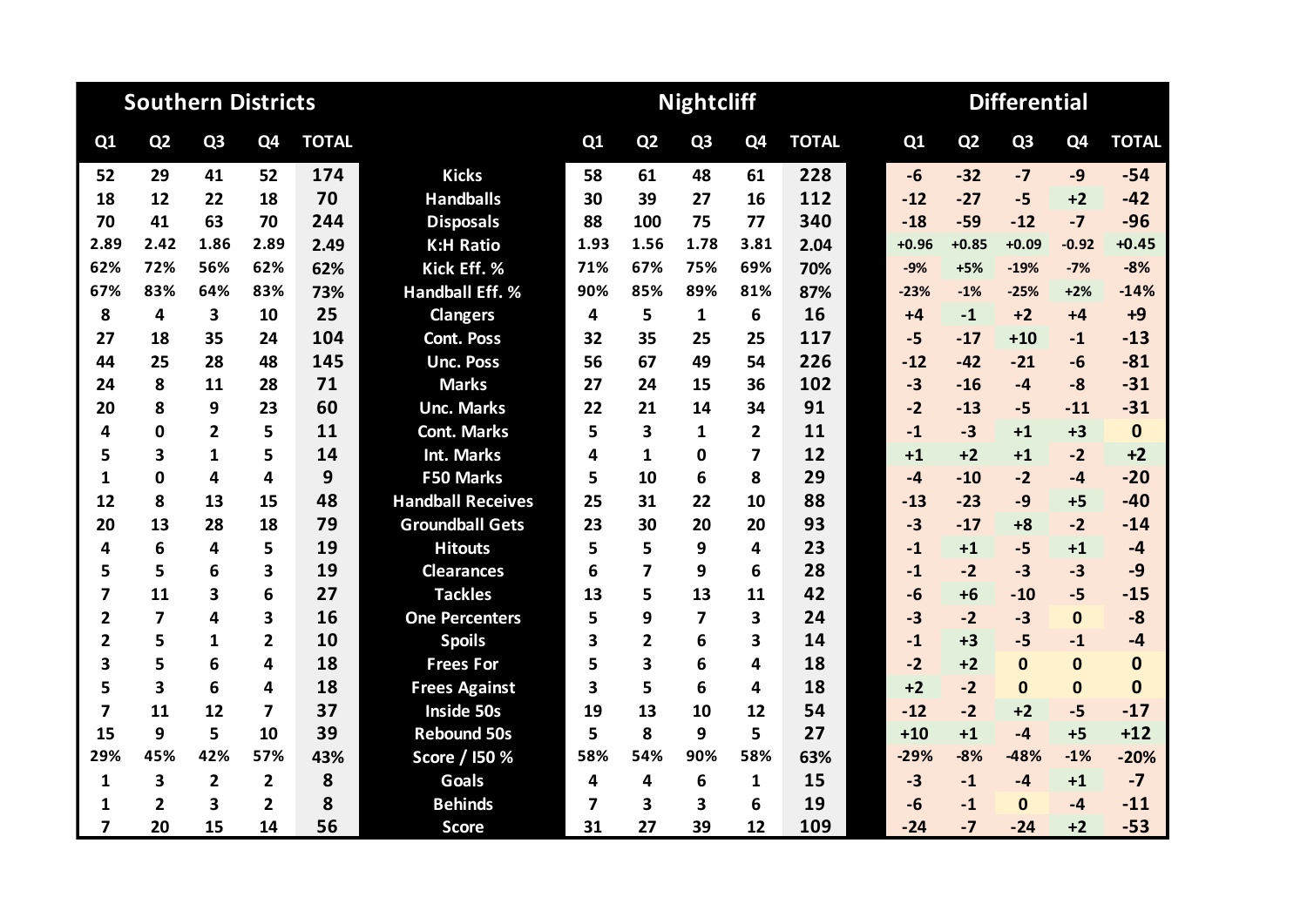|                      |     |     |         |      |             |      |           |         |     |            |    |      | <b>Southern Districts</b> |              |       |    |            |       |    |              |    |                |              |                |      |                    |                |
|----------------------|-----|-----|---------|------|-------------|------|-----------|---------|-----|------------|----|------|---------------------------|--------------|-------|----|------------|-------|----|--------------|----|----------------|--------------|----------------|------|--------------------|----------------|
| <b>Player</b>        | К   |     | D       |      | KE% HE% CLG |      | <b>CP</b> | UP      | M   | UM         | CM |      | IM F50M HR GBG            |              |       | но | <b>CLR</b> | т     | 1% | <b>SP</b>    | FF | FA             | 150          | <b>R50</b>     | G    | в                  | <b>SA</b>      |
| 23 F Driscoll        | 28  | 3   | 31      |      | 61% 100%    | 5    | 7         | 24      | 6   | 5          | 1  | 4    | 0                         | 8            | 5     | 0  | 0          | 1     | 4  | 4            | 2  | 0              | $\mathbf{1}$ | 14             | 0    | $\Omega$           | 0              |
| 01 L Smith           | 18  | 8   | 26      | 56%  | 63%         | 0    | 15        | 11      | 6   | 6          | 0  | 0    | 1                         | 3            | 12    | 0  | 4          | 3     | 1  | 1            | 3  | 0              | 7            | 0              | 1    | 1                  | 1              |
| 36 Z Zdybel          | 13  | 4   | 17      | 62%  | 100%        | 4    | 13        | 4       | 7   | 3          | 4  | 3    | 0                         | 0            | 8     | 0  | 1          | 1     | 0  | 0            | 2  | 2              | $\mathbf 1$  | 6              | 0    | 0                  | 0              |
| 03 J Ross            | 13  | 2   | 15      | 54%  | 50%         | 2    | 2         | 13      | 7   | 7          | 0  | 0    | 2                         | 4            | 1     | 0  | 0          | 1     | 1  | 0            | 1  | 3              | 5            | 0              | 2    | $\mathbf{1}$       | 2              |
| 20 E Maney           | 11  | 4   | 15      | 64%  | 75%         | 2    | 8         | 7       | 3   | 2          | 1  | 1    | 0                         | 2            | 6     | 0  | 0          | 4     | 1  | 1            | 1  | $\mathbf{1}$   | 0            | 6              | 0    | 0                  | 0              |
| 14 B Schwarze        | 10  | 4   | 14      | 60%  | 50%         | 1    | 5         | 9       | 6   | 6          | 0  | 0    | 1                         | 1            | 5     | 0  | 0          | 1     | 1  | 1            | 0  | 0              | 4            | 1              | 2    | 0                  | 0              |
| 17 J McQueen         | 5   | 8   | 13      | 80%  | 63%         | 1    | 3         | 11      | 3   | 3          | 0  | 0    | 0                         | 6            | 2     | 0  | 2          | 1     | 0  | 0            | 1  | 1              |              | 1              | 0    | $\Omega$           | 0              |
| 24 L Delahey         | 8   | 5   | 13      | 100% | 80%         | 0    | 3         | 10      | 3   | 2          | 1  | 1    | 0                         | 4            | 2     | 0  | 0          | 0     | 0  | 0            | 0  | 0              | 0            | 4              | 0    | 0                  | 0              |
| 11 J Farrer          | 10  | 2   | 12      | 90%  | 0%          | 0    | 6         | 7       | 6   | 6          | 0  | 1    | 0                         | $\mathbf{1}$ | 5     | 0  | 1          | 3     | 0  | 0            | 1  | $\overline{2}$ |              | $\overline{2}$ | 0    | $\Omega$           | 0              |
| 12 B Grace           | 6   | 4   | 10      | 33%  | 100%        | 1    | 2         | 8       | 5   | 5          | 0  | 1    | 0                         | 3            | 2     | 0  | 0          | 1     | 0  | 0            | 0  | 0              | 1            | 0              | 0    | 0                  | 0              |
| 13 T Stanley         | 7   | 3   | 10      |      | 43% 100%    | 2    | 5         | 6       | 2   | 2          | 0  | 0    | 0                         |              | 4     | 0  | 0          | 1     | 0  | 0            |    | 1              |              | 1              | 0    | 0                  | 0              |
| 02 A Johnson         | 7   | 2   | 9       | 71%  | 50%         | 0    | 4         | 5       | 3   | 3          | 0  | 1    | 0                         | 1            | 4     | 0  | 3          | 1     |    | 0            | 0  | 2              |              | 0              | 0    | 0                  | 0              |
| 07 B Rusca           | 5   | 4   | 9       | 60%  | 100%        |      | 3         | 6       | 2   | 2          | 0  | 0    | 0                         | 4            | 3     | 0  | 0          |       | 3  | $\mathbf{1}$ | 0  | 2              | 4            | 1              | 0    | 0                  | 2              |
| 06 R Bull            | 4   | 3   | 7       | 50%  | 33%         |      | 2         | 4       | 2   | 2          | 0  | 0    | 1                         |              | 2     | 0  | 0          | 3     |    | 0            | 1  | 0              | 2            | 0              | 0    | 0                  | 0              |
| 28 C Tout            | 4   | 3   |         | 50%  | 67%         | 0    | 4         | 4       | 0   | 0          | 0  | 0    | 0                         | 4            | 3     | 0  | 2          |       | O  | 0            |    | 1              |              | 0<br>an mara   |      | 0<br><b>MARKET</b> | 2              |
| <b>32 T Boustead</b> | 3   | 4   | 7       | 33%  | 100%        |      | 4         | 3       | 1   | 1          | 0  | 0    | 0                         |              | 4     | 0  | 2          | 1     | O  | 0            | O  | 0              | 0            | 2              | 0    | 0                  | 0<br>ononono.  |
| 09 K Jones           | 5   |     | 6       |      | 40% 100%    | 0    | 2         | 4       | 3   | 3          | 0  | 0    | 1                         | 0            | 2     | 4  |            | 2     | 0  | 0            | 0  | $\Omega$       | 3            | 0              | 0    | 0                  | $\overline{2}$ |
| 19 L Williams        | 5   |     | 6       | 60%  | 100%        | 0    | 4         |         | 3   | 1          | 2  | 0    | 2                         | 1            |       | 0  | 0          | 0     |    | 0            |    | 0              | 3            | 0              |      | 2                  | 1              |
| 34 T Carroll         | 4   |     | 5       | 50%  | 0%          | 2    | 5         | 0       |     | 0          | 1  | 0    | 1                         | 0            | 3     | 0  |            | 0     | 0  | 0            | 1  | 0              | 0            | 0              |      | 1                  | 1              |
| 35 P Gallow          | 2   | 3   | 5       |      | 100% 100%   | 0    | 5         | 2       | 0   | 0          | 0  | 0    | 0                         | 2            | 4     | 15 | 2          | 0     |    | 1            |    | 3              | 0            | 1              | 0    | 0                  | 0              |
| 10 J Palmer          | 3   | 0   | 3       |      | 100% #####  | 0    | 1         | 2       | 2   | 1          | 1  | 2    | 0                         | 1            | 0     | 0  | 0          | 1     | 1  | 1            | 0  | 0              |              | 0              | 0    | 0                  | 0              |
| 04 Benjamin Ah Mat   | 1   | 1   | 2       | 100% | 0%          | 1    | 1         |         | 0   | 0          | 0  | 0    | 0                         | 0            | 1     | 0  | 0          | 0     | 0  | 0            | 1  | 0              | 0            | 0              | 0    | 0                  | 0              |
| <b>SDFC</b>          | 174 | 70  | 244     |      | 62% 73%     | 25   | 104       | 145     | 71  | 60         | 11 | 14   | 9                         | 48           | 79    | 19 | 19         | 27    | 16 | 10           | 18 | 18             | 37           | 39             | 8    | 8                  | 11             |
| <b>NFC</b>           | 228 |     | 112 340 |      | 70% 87%     | 16   |           | 117 226 | 102 | 91         | 11 | 12   | 29                        | 88           | 93    | 23 | 28         | 42    | 24 | 14           | 18 | 18             | 54           | 27             | 15   | 19                 | 30             |
| <b>Differential</b>  | -54 | -42 | -96     | -8%  | $-14%$      | $+9$ | $-13$     | -81     |     | $-31 - 31$ | 0  | $+2$ | $-20$                     | $-40$        | $-14$ | -4 | -9         | $-15$ | -8 | $-4$         | 0  | 0              |              | $-17$ $+12$    | $-7$ | $-11$              | $-19$          |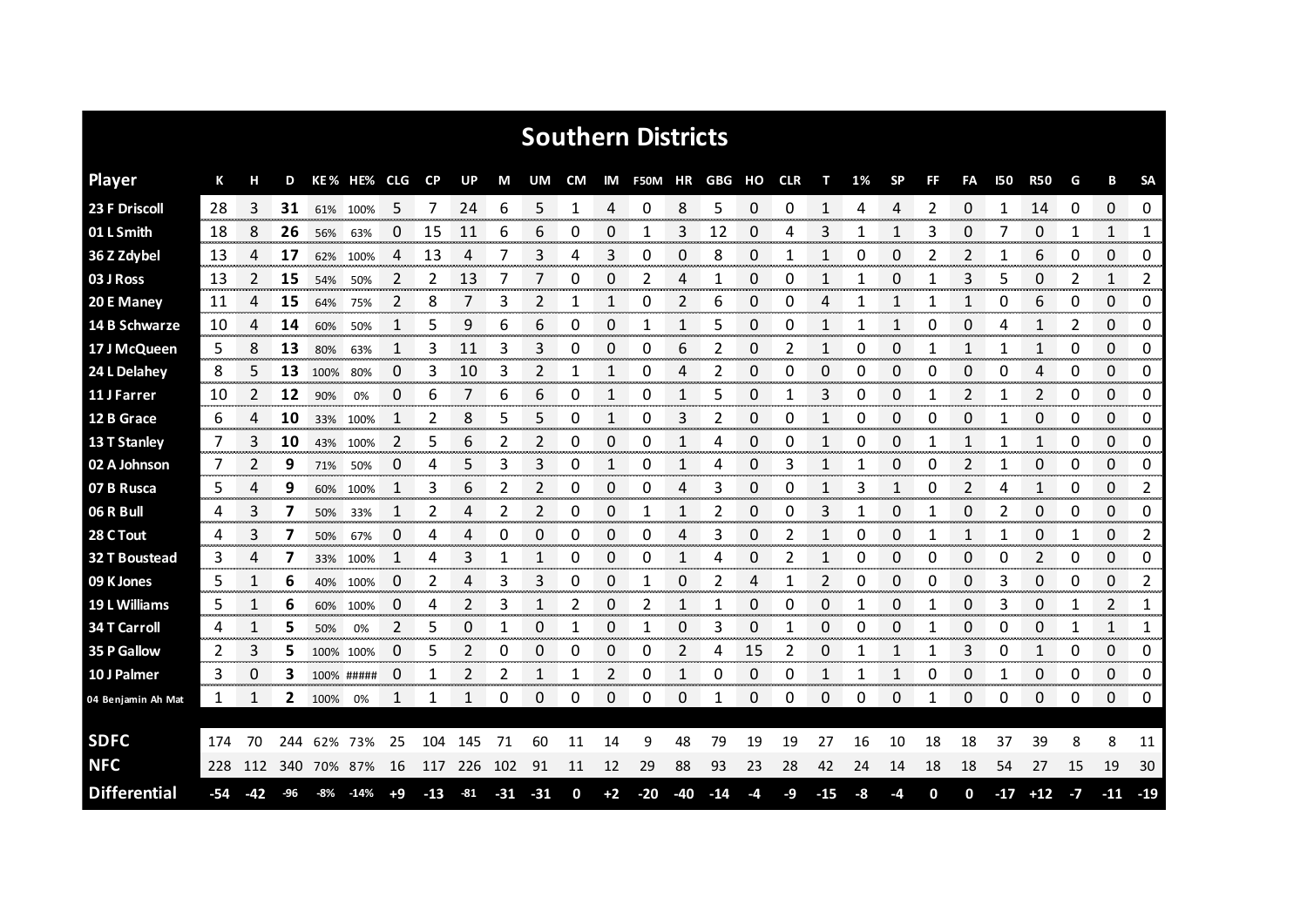|                     |     |       |       |           |             |                |       |                |             |    |    |      | <b>Nightcliff</b> |                |                   |      |      |                |      |              |           |                |            |                |      |                |                    |
|---------------------|-----|-------|-------|-----------|-------------|----------------|-------|----------------|-------------|----|----|------|-------------------|----------------|-------------------|------|------|----------------|------|--------------|-----------|----------------|------------|----------------|------|----------------|--------------------|
| <b>Player</b>       | К   | н     | D     |           | KE% HE% CLG |                | CP    | <b>UP</b>      | M           | UM | CM |      | IM F50M HR        |                | <b>GBG HO CLR</b> |      |      | т              | 1%   | <b>SP</b>    | <b>FF</b> | FA             | <b>I50</b> | <b>R50</b>     | G    | В              | <b>SA</b>          |
| 22 D Bowles         | 16  | 10    | 26    | 81%       | 80%         | 2              | 8     | 18             | 5           | 5  | 0  | 3    | 0                 | 8              | 8                 | 0    | 2    | 1              | 0    | 0            | 1         | $\overline{2}$ | 4          | 4              | 0    | 0              | $\overline{2}$<br> |
| 23 B Filo           | -23 | 3     | 26    | 70%       | 67%         | 1              | 4     | 21             | 5           | 5  | 0  | 1    |                   | 13             | 2                 | 0    |      | 2              | 0    | 0            | 3         | 0              | 6          | 3              | 1    | 1              | 2                  |
| 17 S Harper         | 16  | 9     | 25    | 75%       | 89%         | $\overline{2}$ | 8     | 17             | 9           | 9  | 0  | 0    | 2                 | 7              | 8                 | 0    | 6    | 0              | 1    | 0            | 0         | 0              | 4          | $\overline{2}$ | 0    | 0              | 3                  |
| 03 J Peris          | 13  | 7     | 20    | 69%       | 71%         | 0              | 7     | 13             | 5           | 5  | 0  | 0    | 0                 | 6              |                   | 0    | 2    | 2              |      | 1            | 0         | 0              | 6          | $\mathbf{1}$   | 0    | 0              | 2                  |
| 31 B Edwards        | 13  | 6     | 19    | 54%       | 83%         | 1              | 7     | 12             | 9           | 8  | 1  | 0    | 2                 | $\overline{2}$ | 6                 | 0    | 4    | 1              | 2    | 1            | 1         | 1              | 4          | $\mathbf{1}$   | 1    | 3              | 1                  |
| 33 S Wilson         | 15  | 3     | 18    | 40%       | 100%        | 2              | 4     | 15             | 6           | 6  | 0  | 0    | 4                 | 5              | 4                 | 0    | 1    | 1              | 0    | 0            | 0         | 3              | 5          | 0              | 0    | $\overline{2}$ | 1                  |
| 37 Z Derksen        | 10  |       | 17    | 60%       | 100%        | 0              | 11    | 6              | 7           | 4  | 3  | 1    | 2                 | 1              |                   | 6    |      | $\overline{2}$ | 0    | 0            | 1         | 2              | 3          | 0              | 2    | $\mathbf{1}$   | 1                  |
| 04 Jess Budarick    | 9   |       | 16    | 100%      | 71%         | 0              | 2     | 14             | 3           | 3  | 0  | 0    | 0                 | 8              | 2                 | 1    | 0    | 2              | 2    | 1            | 0         | 0              | 2          | 0              | 1    | 0              | 4                  |
| 09 R Nyhuis         | 12  | 4     | 16    | 92%       | 75%         | $\overline{2}$ | 8     | 9              | 6           | 6  | 0  | 3    | 0                 | 3              | 7                 | 0    | 0    | $\mathbf{1}$   | 5    | 4            | 1         | 1              | 0          | 3              | 0    | 0              | 0                  |
| 10 C I lett         | 15  | 1     | 16    | 67%       | 100%        | 0              | 4     | 12             | 10          | 7  | 3  | 0    | 7                 | 0              |                   | 0    | 0    | 1              |      | 0            |           | 1              | 2          | 0              | 4    | 3              | 3                  |
| 11 P Wills          | 7   | 9     | 16    | 57%       | 89%         | 0              | 6     | 10             | 1           | 1  | 0  | 0    | 0                 | 5              | 6                 | 0    | 3    | 4              | 0    | 0            | 0         | 0              |            | 1              | 0    | 0              | 0                  |
| 14 N Brown          | 10  | 6     | 16    | 70%       | 100%        | 2              | 6     | 9              | 3           | 3  | 0  | 1    | 2                 | 5              | 3                 | 0    | 2    | 5              | 3    | 1            | 3         | 0              | 2          | 2              | 1    | 0              | 0                  |
| 06 L Holt-Fitz      | 11  | 3     | 14    |           | 64% 100%    | 1              | 10    | 5              | 1           | 1  | 0  | 1    | 1                 | 4              |                   | 0    | 3    | 4              | 0    | 0            | 3         | 2              | 5          | 0              | 0    | 0              | 2                  |
| 12 Joel Budarick    | 10  | 4     | 14    | 80%       | 75%         | 0              | 4     | 10             | 4           | 4  | Ω  |      | 0                 | 3              |                   |      | ი    | 4              |      | 1            | 3         | 2              |            | 3              | 0    | 0              | 0                  |
| <b>15 P Politis</b> | 4   | 8     | 12    | 100%      | 88%         | 0              | 5     |                | 2           | 2  | 0  | 0    | 0                 | 5              | 5                 | 0    |      | 2              | O    | 0            | 0         |                |            | 0<br>anan men  | 0    | 0<br>ana ana a | 2<br>www.com       |
| 20 T Melville       | 9   | 3     | 12    | 89%       | 100%        | 0              | 1     | 11             | 6           | 5  |    | 0    | 4                 | 3              | 0                 | 1    | 0    |                | 0    | 0            | 0         | 0              | 3          | 0              | 4    | 1              | 3                  |
| 24 N Howe           | 8   | 4     | 12    | 38%       | 100%        | 1              | 4     | 8              | 4           | 4  | 0  | 0    | 1                 | 2              | 4                 | 0    | 0    | $\mathbf{1}$   | 1    | 1            | 0         | 0              | 3          | 0              | 1    | $\mathbf{1}$   | 2                  |
| 30 J Bowen          | 7   | 4     | 11    | 71%       | 75%         | 0              | 6     | 5              | 5           | 2  | 3  | 1    |                   | 2              | 3                 | 14   |      | 0              | O    | 0            | 0         | 1              | 0          | 0              | 0    | 1              | 0                  |
| 08 D Keast          | 7   | 3     | 10    |           | 100% 100%   | 0              | 1     | 9              | 6           | 6  | 0  | 0    | 0                 | 2              |                   | 0    | 0    | 1              |      | $\mathbf{1}$ | 0         | 1              | 0          | 4              | 0    | 0              | 0                  |
| 01 R Mu             | 3   | 6     | 9     | 0%        | 83%         | 2              | 6     | 4              | 1           | 1  | 0  | 0    | 1                 | 2              | 6                 | 0    | 0    | 2              | 3    | 0            | 0         | 0              | 1          | 0              | 0    | 2              | 1                  |
| 05 J Jones          | 4   | 3     | 7     | 75%       | 100%        | 0              | 2     | 6              | 3           | 3  | 0  | 0    | 1                 | 1              | 1                 | 0    | 1    | 4              | 1    | 1            | 1         | 1              | 0          | $\overline{2}$ | 0    | 1              | 0                  |
| 29 S Deery          | 3   | 2     | 5     | 100% 100% |             | 0              | 3     | $\mathfrak{p}$ | 1           | 1  | 0  | 0    | 0                 | 1              | 3                 | 0    | 0    | 1              | 2    | 2            | 0         | 0              | 1          | 1              | 0    | 0              | 1                  |
|                     |     |       |       |           |             |                |       |                |             |    |    |      |                   |                |                   |      |      |                |      |              |           |                |            |                |      |                |                    |
| <b>NFC</b>          | 228 | 112   | 340   | 70%       | 87%         | 16             | 117   | 226            | 102         | 91 | 11 | 12   | 29                | 88             | 93                | 23   | 28   | 42             | 24   | 14           | 18        | 18             | 54         | 27             | 15   | 19             | 30                 |
| <b>SDFC</b>         | 174 | 70    | 244   |           | 62% 73%     | 25             | 104   | 145            | 71          | 60 | 11 | 14   | 9                 | 48             | 79                | 19   | 19   | 27             | 16   | 10           | 18        | 18             | 37         | 39             | 8    | 8              | 11                 |
| <b>Differential</b> | +54 | $+42$ | $+96$ | +8%       | $+14%$      | -9             | $+13$ | $+81$          | $+31$ $+31$ |    | 0  | $-2$ | $+20$             | +40            | $+14$             | $+4$ | $+9$ | $+15$          | $+8$ | $+4$         | 0         | 0              | $+17$      | $-12$          | $+7$ | $+11$          | $+19$              |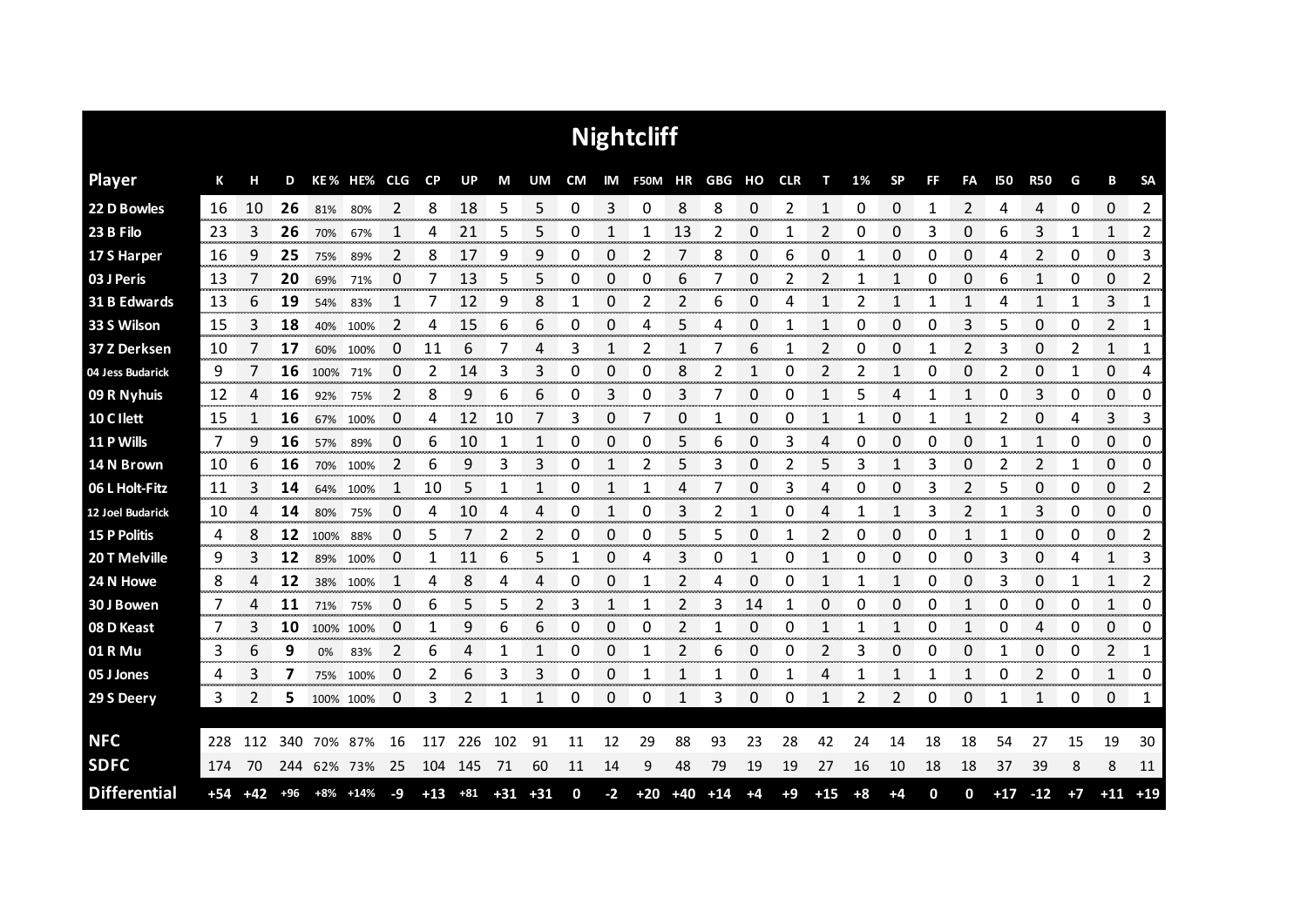|                        |             | <b>Score Sources</b> |
|------------------------|-------------|----------------------|
|                        | <b>SDFC</b> | <b>NFC</b>           |
| <b>Turnover</b>        | 5.4.34      | 10.11.71             |
| <b>Stoppage</b>        | 1.1.7       | 5.7.37               |
| <b>Kick In</b>         | 2.3.15      | 0.1.1                |
| <b>TOTAL</b>           | 8.8.56      | 15.19.109            |
|                        |             | <b>Defensive 50</b>  |
| <b>Turnover</b>        | 1.1.7       | 4.3.27               |
| <b>Stoppage</b>        | 0.0.0       | 1.0.6                |
| <b>Kick In</b>         | 2.3.15      | 0.1.1                |
| <b>TOTAL</b>           | 3.4.22      | 5.4.34               |
|                        |             | <b>Midfield</b>      |
| <b>Turnover</b>        | 4.3.27      | 4.5.29               |
| <b>Centre Bounce</b>   | 0.1.1       | 3.4.22               |
| <b>B/ARC Stoppages</b> | 1.0.6       | 1.2.8                |
| <b>TOTAL</b>           | 5.4.34      | 8.11.59              |
|                        |             | Forward 50           |
| <b>Turnover</b>        | 0.0.0       | 2.3.15               |
| <b>Stoppage</b>        | 0.0.0       | 0.1.1                |
| <b>TOTAL</b>           | 0.0.0       | 2.4.16               |